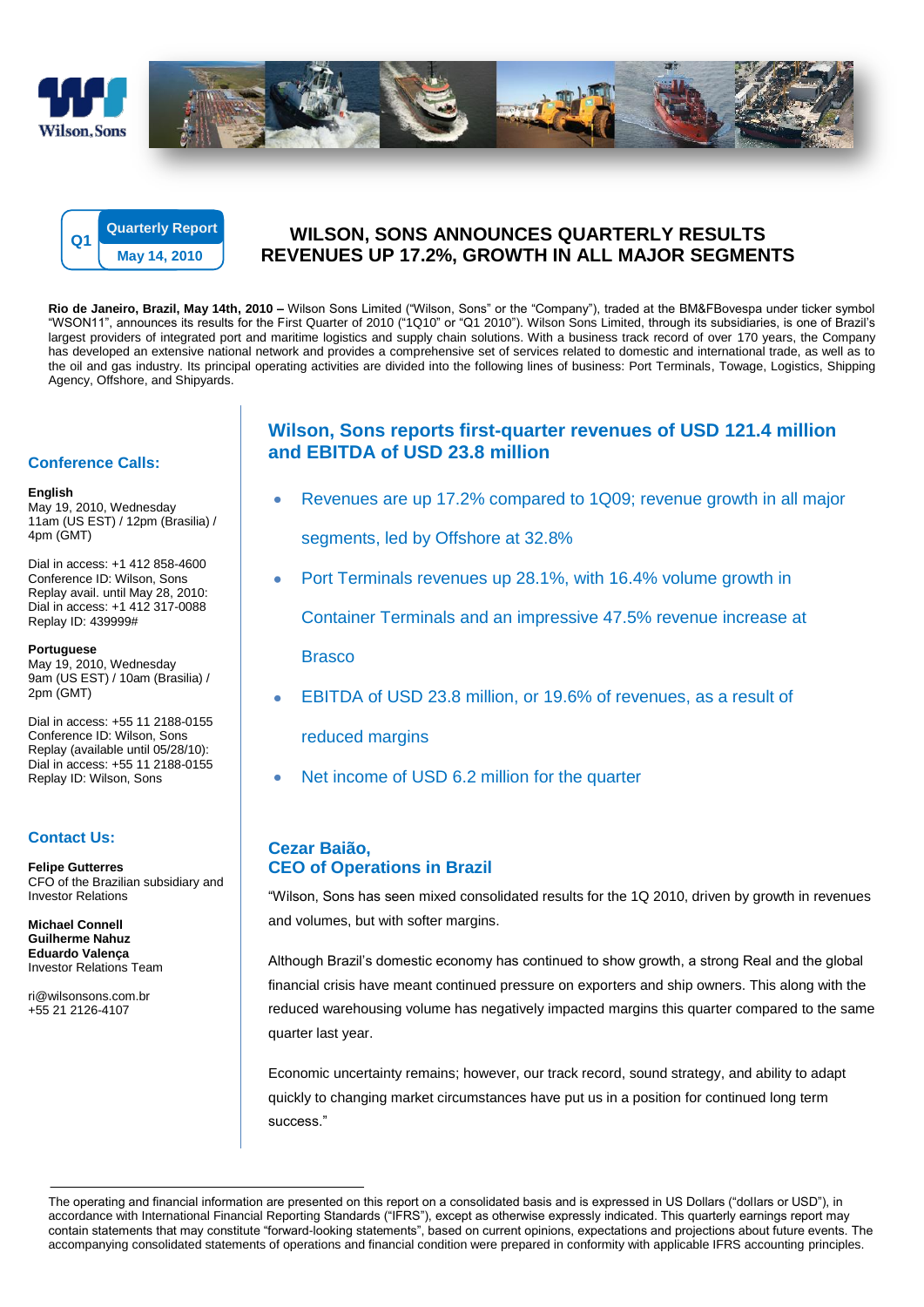# Wilson, Sons Q1 2010 Results **Page 2 of 9** and 2 of 9

### **Highlights**

|                                                                                                      | 1Q10     | 1Q09     | Chg. (%)     |  |  |
|------------------------------------------------------------------------------------------------------|----------|----------|--------------|--|--|
| Net Revenues (USD million)                                                                           | 121.4    | 103.6    | 17.2         |  |  |
| Operating Profit(USD million)                                                                        | 14.3     | 23.8     | $-40.0$      |  |  |
| Operating Margin (%)                                                                                 | 11.8     | 22.9     | $-11.2 p.p.$ |  |  |
| EBITDA (USD millions)                                                                                | 23.8     | 31.2     | $-23.7$      |  |  |
| EBITDA Margin (%)                                                                                    | 19.6     | 30.1     | $-10.5$ p.p. |  |  |
| Net Income(USD million)                                                                              | 6.2      | 16.1     | $-61.5$      |  |  |
| Net Margin (%)                                                                                       | 5.1      | 15.6     | $-10.5$ p.p. |  |  |
| CAPEX (USD million)                                                                                  | 35.2     | 44.5     | $-21.0$      |  |  |
| <b>BRL/USD</b>                                                                                       | 1.80     | 2.31     |              |  |  |
| Net debt (cash)                                                                                      |          |          |              |  |  |
| (USD million)                                                                                        | 03/31/10 | 12/31/09 | Chg. (%)     |  |  |
| Net Debt*                                                                                            | 85.8     | 78.7     | 9.0          |  |  |
| " Cash and therefore the calculation of Net Debt includes amounts placed on short term investments." |          |          |              |  |  |

#### Net Revenues

| (in USD millions)      | <b>1Q10</b> | 1Q09 | Chg. (%) |
|------------------------|-------------|------|----------|
| <b>Port Terminals</b>  | 44.3        | 34.6 | 28.1     |
| Towage                 | 35.4        | 31.4 | 12.8     |
| Offshore               | 10.8        | 8.2  | 32.8     |
| Logistics              | 20.6        | 19.3 | 6.4      |
| Shipyard               | 6.5         | 7.2  | $-9.4$   |
| <b>Shipping Agency</b> | 3.9         | 3.0  | 28.9     |
| <b>Total</b>           | 121.4       | 1036 | 17.2     |

#### Consolidated Income Statement

| (in USD millions)           | 1010    | <b>1Q09</b>     | $Chg.$ $(\%)$ |
|-----------------------------|---------|-----------------|---------------|
| <b>Net Revenues</b>         | 121.4   | 103.6           | 17.2          |
| Raw Materials               | $-11.9$ | $-11.8$         | $-0.6$        |
| <b>Personnel Expenses</b>   | $-41.7$ | $-28.2$         | $-48.0$       |
| Other Operating Expenses    | $-44.0$ | $-32.4$         | $-35.9$       |
| <b>EBITDA</b>               | 23.8    | 31.2            | $-23.7$       |
| Depreciation & Amortization | $-9.5$  | $-7.4$          | $-28.5$       |
| Operating Profit            | 14.3    | 23.8            | $-40.0$       |
| Net Income                  | 6.2     | 16 <sub>1</sub> | -61.5         |

| <b>EBITDA</b>          |             |        |          |
|------------------------|-------------|--------|----------|
| (USD million)          | <b>1Q10</b> | 1Q09   | Chg. (%) |
| <b>Port Terminals</b>  | 12.8        | 10.7   | 19.5     |
| Towage                 | 12.1        | 13.5   | $-10.1$  |
| Offshore               | 3.8         | 5.0    | $-22.9$  |
| Logistics              | 2.2         | 2.6    | $-17.6$  |
| Shipyard               | 1.4         | 4.7    | $-69.5$  |
| <b>Shipping Agency</b> | 0.1         | 0.3    | $-57.8$  |
| Corporate              | $-8.6$      | $-5.5$ | $-55.3$  |
| <b>Total</b>           | 23.8        | 312    | $-23.7$  |

## Financial Highlights

- 28.1% Net Revenue growth at Port Terminals driven by 16.4% volume growth despite a strong Real and lingering international economic uncertainty.
- Revenue growth at Brasco, up 47.5% compared to 1Q09.
- Larger percentage of Towage revenues in higher margin special operations, now at 14.9%.
- Revenue growth in the Offshore business, up 32.8%, as a result of increases in the PSV fleet to service demand from Oil & Gas.
- EBITDA margin was negatively influenced by reduction in the high margin warehousing volumes, cost inflation, and a provision for labor claims.
- Capital expenditures of USD 35.2mn largely due to continued investments in fleet expansion.

#### Net Revenues

- Net Revenues were USD 121.4mn, with volumes increasing across major business segments.
- Revenue growth for Brasco was strong, at USD 7.5mn, primarily as a result of volume growth in spot operations.

#### Costs and Expenses

- Costs and Expenses increased for 1Q10 generally suffering from the strength in Real relative to the reporting currency.
- Raw Material Costs were marginally up (0.6%) with increases in operating material costs offset by a slight fall in petrol and oil.
- Personnel Expenses were impacted by the strength of the Real (increasing expenses USD 7.9mn), collective labor agreements and increases in median headcount from 4215 to 4515 (with additional cost effect of USD 3.2mn), and the result of provision for phantom stock options totaling USD1.4mn (increase of USD 1.1mn).
- Other Operating Expenses were impacted by stronger Real in 1Q10 increasing these costs by USD 7.8mn relative to 1Q09.
- Also impacting movements in Other Operating Expenses were the 1Q09 reversal of tax and contingent provisions in the Shipyard business amounting to USD 3.4mn and lease cost paid to Magallanes" for Petrel & Skua PSVs which are contracted to the Wilson Sons fleet until the joint venture closes.

#### EBITDA

- Declines in warehousing and auxiliary services continued to pressure Container Terminal and Logistics margins compared with the peak crisis period of 1Q09, when stronger dollar and longer storage periods drove demand for these high margin revenues. 1Q10 EBITDA for Container Terminal and Logistics warehousing activities were USD 2.5mn lower than 1Q09.
- Contingent provision for civil, tax and labor claims amounting to USD 2.5mn in the period also contributed to the softer margins for 1Q10.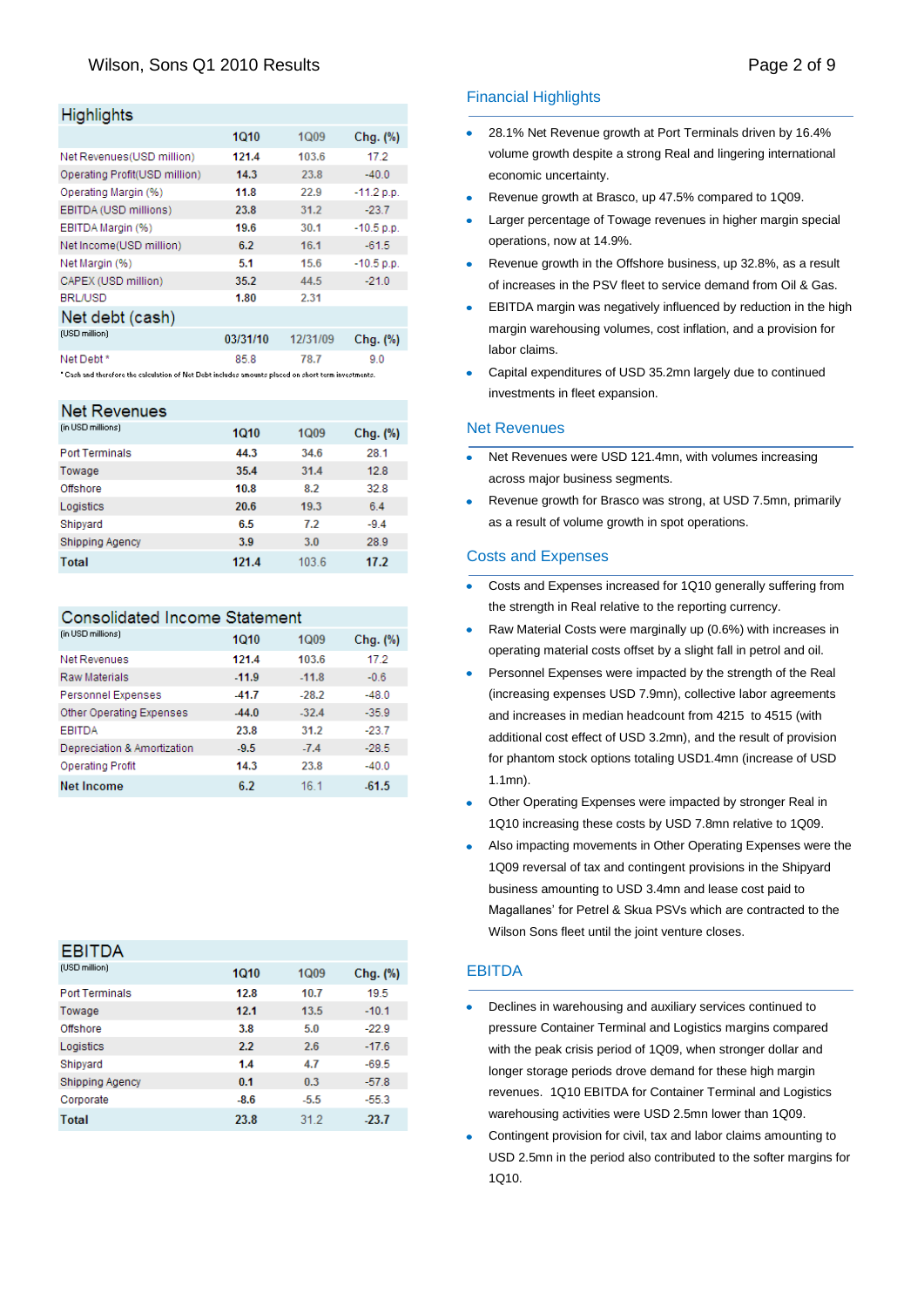## Wilson, Sons Q1 2010 Results **Page 3 of 9** and 2010 Results **Page 3 of 9**

#### **Operating Profit**

| (USD million)          | <b>1Q10</b> | 1Q09   | Chg. (%) |
|------------------------|-------------|--------|----------|
| <b>Port Terminals</b>  | 9.6         | 8.0    | 19.7     |
| Towage                 | 9.1         | 11.4   | $-19.9$  |
| Offshore               | 2.2         | 3.6    | $-37.7$  |
| Logistics              | 0.9         | 1.8    | $-51.3$  |
| Shipyard               | 1.4         | 4.7    | $-70.0$  |
| <b>Shipping Agency</b> | 0.1         | 0.2    | $-67.9$  |
| Corporate              | $-9.0$      | $-5.9$ | $-52.9$  |
| Total                  | 14.3        | 23.8   | $-40.0$  |

#### Net Income

| (USD million)             | <b>1Q10</b> | <b>1Q09</b>     | $Chq.$ $%$ |
|---------------------------|-------------|-----------------|------------|
| <b>Operating Profit</b>   | 14.3        | 23.8            | $-40.0$    |
| <b>Financial Revenues</b> | $-1.1$      | 3.5             | $-130.3$   |
| <b>Financial Expenses</b> | $-2.9$      | $-2.5$          | $-19.8$    |
| Income Tax                | $-4.1$      | $-8.7$          | 53.4       |
| <b>Total</b>              | 6.2         | 16 <sub>1</sub> | $-61.5$    |

### **CAPEX**

| (USD million)          | <b>1Q10</b> | 1Q09 | Chg. (%) |
|------------------------|-------------|------|----------|
| <b>Port Terminals</b>  | 15.8        | 13.4 | 17.9     |
| Towage                 | 9.1         | 14.0 | $-34.7$  |
| Offshore               | 8.2         | 12.6 | $-35.2$  |
| Logistics              | 1.7         | 4.1  | $-58.8$  |
| Shipyard               | 0.3         | 0.4  | $-15.8$  |
| <b>Shipping Agency</b> | 0.1         | 0.0  | 259.2    |
| <b>Total</b>           | 35.2        | 44.5 | $-21.0$  |

## **Net Debt**

| (USD million)            | 03/31/2010 | 12/31/2009 | $Chg.$ $(*)$ |
|--------------------------|------------|------------|--------------|
| Short Term               | 23.4       | 22.0       | 6.3          |
| Long Term                | 258.2      | 245.9      | 5.0          |
| <b>Total Debt</b>        | 281.6      | 268.0      | 5.1          |
| (-) Cash and Equivalents | $-195.8$   | $-189.3$   | 3.4          |
| (-) Net Debt (Cash)      | 85.8       | 78.7       | 9.0          |

#### Debt Profile

|       |       | $Chq.$ $(\%)$         |
|-------|-------|-----------------------|
| 23.6  | 23.3  | 1.1                   |
| 258.0 | 244.6 | 5.5                   |
| 281.6 | 268.0 | 5.1                   |
|       |       | 03/31/2010 12/31/2009 |

\* Cash and therefore the calculation of Net Debt includes amounts placed on chost term invest

### Cash Profile

| (USD million)               |       | 03/31/2010 12/31/2009 Cha. (%) |     |
|-----------------------------|-------|--------------------------------|-----|
| <b>BRL</b> Denominated      | 108.0 | 106.0                          | 19  |
| USD Denominated             | 87.8  | 83.3                           | 5.4 |
| <b>Cash and Equivalents</b> | 195.8 | 189.3                          | 3.4 |

## **Total Debt Breakdown**

| $[%$ of total)     |      | 03/31/2010 12/31/2009 Chg. (%) |             |
|--------------------|------|--------------------------------|-------------|
| BNDES (FMM)        | 83.6 | 86.0                           | $-2.4 p.p.$ |
| <b>Others</b>      | 16.4 | 14.0                           | 2.4 p.p.    |
| " Including leases |      |                                |             |

### EBITDA (continued)

- Port Terminals, Towage, Logistics, and Shipping Agency remained limited in their ability to re-price and maintain margin in as shipowners and clients continue to recover from the stress test of global financial crisis. In addition to this effect cost inflation continued as expected.
- Towage EBITDA was negatively affected by a strong Real because the majority of costs are in Real and revenues in USD. The average Real /USD exchange rate in 1Q10 was 1.80, while in 1Q09 was 2.31 reducing EBITDA by USD1.2mn.
- Shipyard margin differences are principally a result of nonrecurring release of contingencies in 1Q09 totaling USD3.4mn.
- Increasing percentage of vessels in long term contracts and a slightly softer spot market for Offshore have contributed to movement in margins; however the leases of PSV´s Petrel and Skua are the significant margin impact for this segment.

#### Net Income

- Overall net income declined to USD 6.2mn as a result of the  $\bullet$ combination of lower Operating Profit, declines in financial revenues, and increases in financial expenses.
- Financial Revenues declined largely as a result of weakening Real throughout the quarter and the subsequent effects on the valuation of monetary items denominated in Real (mainly cash).
- Financial expenses increased 19.8% to USD 2.9mn as a result of larger total debt.
- Reduction in Income Tax was a result of lower taxable income  $\bullet$ level in the quarter.

### **CAPEX**

- Port Terminals capital expenditure includes the addition and realignment of 50 metres of berth one at Tecon Rio Grande together with purchase of other equipment across the port terminal businesses.
- Towage and Offshore capex continues as a result of the fleet expansion with the ongoing construction at the Company"s Guarujá shipyard.
- Logistics investments in the quarter are principally equipment for new client in-house logistics operations.

#### Debt Profile and Cash Position

- Debt Schedule: 91.7% of total debt is long term, 91.6% of total debt is US Dollar-denominated, while 83.6% of total debt is provided by BNDES as agent for the FMM.
- $\bullet$ Net Debt: The relatively deleveraged net debt position reached USD 85.8mn, as a result of continued capital investment and the drawdown of debt in respect of loan financing facilities.
- Cash and cash equivalents increased to USD 195.8mn in 1Q10, as a result of drawdown of debt and continued operational cash generation.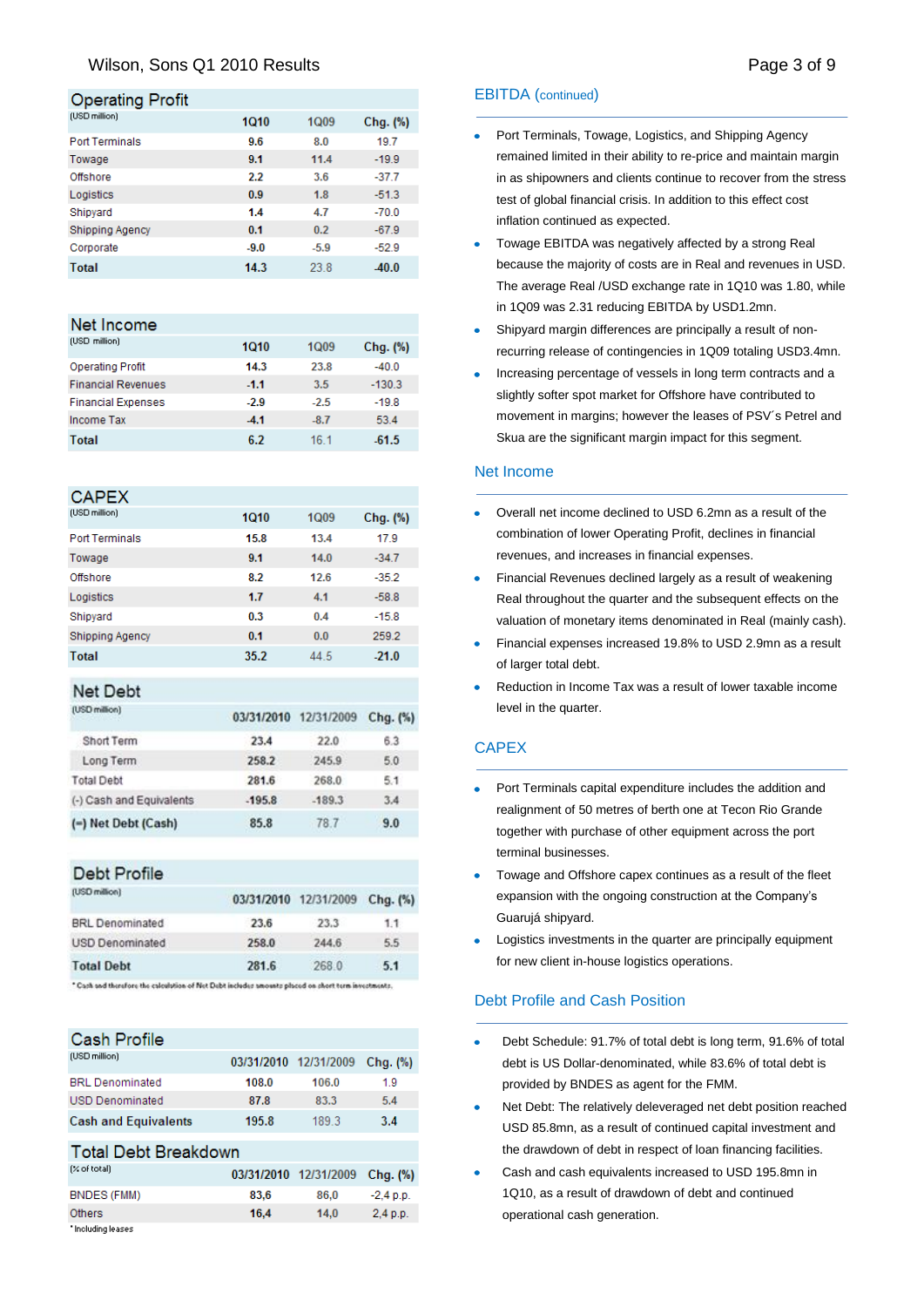### Wilson, Sons Q1 2010 Results **Page 4 of 9** and 2010 Results **Page 4 of 9**

## **Port Terminals**

|                                | 1010 | 1Q09 | Chg. (%)    |
|--------------------------------|------|------|-------------|
| Net Revenues (USD million)     | 44.3 | 34.6 | 28.1        |
| Operating Profit (USD million) | 9.6  | 8.0  | 197         |
| Operating Margin (%)           | 21.7 | 23.2 | $-1.5$ p.p. |
| EBITDA (USD million)           | 12.8 | 10.7 | 19.5        |
| EBITDA Margin (%)              | 28.8 | 30.9 | $-2.1 p.p.$ |

### Volume indicators (TEUs '000)

| <b>Tecon Rio Grande</b>  | <b>1Q10</b> | <b>1Q09</b> | Chg. (%) |
|--------------------------|-------------|-------------|----------|
| Deep Sea                 | 107,8       | 102,5       | 5,2      |
| Full                     | 59.8        | 59,5        | 0,6      |
| Empty                    | 48,0        | 43.0        | 11,4     |
| Cabotage                 | 10,0        | 6.6         | 51,3     |
| Full                     | 6,5         | 3,9         | 66,3     |
| Empty                    | 3,5         | 2,7         | 29,2     |
| Others*                  | 36,3        | 20.9        | 73,8     |
| <b>Total</b>             | 154.0       | 130.0       | 18.5     |
| <b>Tecon Salvador</b>    | <b>1Q10</b> | 1Q09        | Chg. (%) |
| Deep Sea                 | 31,8        | 29.3        | 8.5      |
| Full                     | 29,2        | 27.1        | 8,0      |
| Empty                    | 2,6         | 2,2         | 15,1     |
| Cabotage                 | 17,1        | 15,1        | 13,4     |
| Full                     | 8,5         | 5,2         | 64.7     |
| Empty                    | 8,6         | 9.9         | $-13,2$  |
| Others*                  | 4.8         | 1,9         | 151,4    |
| <b>Total</b>             | 53,7        | 46,2        | 16,0     |
| <b>Port Terminals **</b> | 207.7       | 1784        | 16.4     |

\* Shifting, Transhipment, and Inland Navigation

" Tecon Salvador, Tecon Rio Grande and Fortaleza (no longer in operations since 2Q09) Public Port Operations included

## Net Revenue Breakdown\*

| $[%$ of total)            | 1010 | 1Q <sub>09</sub> | Chg. (%)    |
|---------------------------|------|------------------|-------------|
| Container Terminals (%)** | 64   | 55               | 9,3 p.p.    |
| Warehousing (%)           | 15   | 24               | $-8,6$ p.p. |
| Other Services (%) ***    | 21   | 22               | $-0.8$ p.p. |
| Total (%)                 | 100  | 100              |             |

\* Only considering container terminals

" Deep sea, cabotage, shifting, transhipment, and inland navigation "" Depot, container stuffing/stripping, energy supply, container reefers monitoring, container movements, and other auxiliary services

| Net Revenue Breakdown               |      |                  |             |  |
|-------------------------------------|------|------------------|-------------|--|
| (% of total Port Terminal Revenues) | 1010 | 1Q <sub>09</sub> | Chg. (%)    |  |
| <b>Container Terminal</b>           | 83.1 | 85.3             | $-2.2 p.p.$ |  |
| Oil & Gas Terminal                  | 16.9 | 14.7             | 2,2 p.p.    |  |
| <b>EBITDA Breakdown</b>             |      |                  |             |  |
| (% of total Port Terminal EBITDA)   | 1010 | 1Q09             | Chg. (%)    |  |
| <b>Container Terminal</b>           | 85.3 | 86.4             | $-1,1$ p.p. |  |
| Oil & Gas Terminal                  | 14.7 | 13.6             | $1,1$ p.p.  |  |

### Oil & Gas Services Terminal

|                               | 1010 | 1Q09 | Chg. (%) |
|-------------------------------|------|------|----------|
| Brasco Revenues (USD million) | 7.5  | 5.1  | 47.5     |
| Turnarounds Total (#)         | 135  | 117  | 15.4     |
| Spot (#)                      | 33   | 6    | 450.0    |
| Regular (#)                   | 102  | 111  | $-8.1$   |

### Business Segments Highlights

#### Port Terminals

- Business volumes at Port Terminals improved in 1Q10 relative 1Q09 with total TEU volume up 16.4%;
- Assisted by a strong Real, deep-sea cargo in Rio Grande benefited from import of parts and machinery, chemicals, and plastics which more than offset slight reductions in export volume for rice, frozen meat, and tobacco compared to the corresponding period of 1Q09.
- Tecon Rio Grande cabotage volume highlights were in chemical resins, aluminium, and machine parts.
- At Tecon Salvador, deep-sea cargo benefited from strong movements of tires, chemical products, and pulp/paper.
- Cabotage volumes of chemicals, ores, grains, pulps, and rubbers were particularly strong for Salvador.
- Declines in warehousing and auxiliary services continued to pressure container terminal margins compared with the period of 1Q09, when stronger dollar and longer storage periods drove demand for these high margin revenues. 1Q10 EBITDA for warehousing activities in Container Terminals were USD 1.4mn lower than 1Q09.
- Brasco, our Oil & Gas Terminal, continued strong growth with demand in oil & gas spot services.
- Revenue at Brasco grew 47.5%, with EBITDA participation of 14.7% of total Port Terminals EBITDA.
- Brasco turnarounds increased to 135 from 117, with Spot turnarounds increasing from 6 to 33 in 1Q10 compared to 1Q09.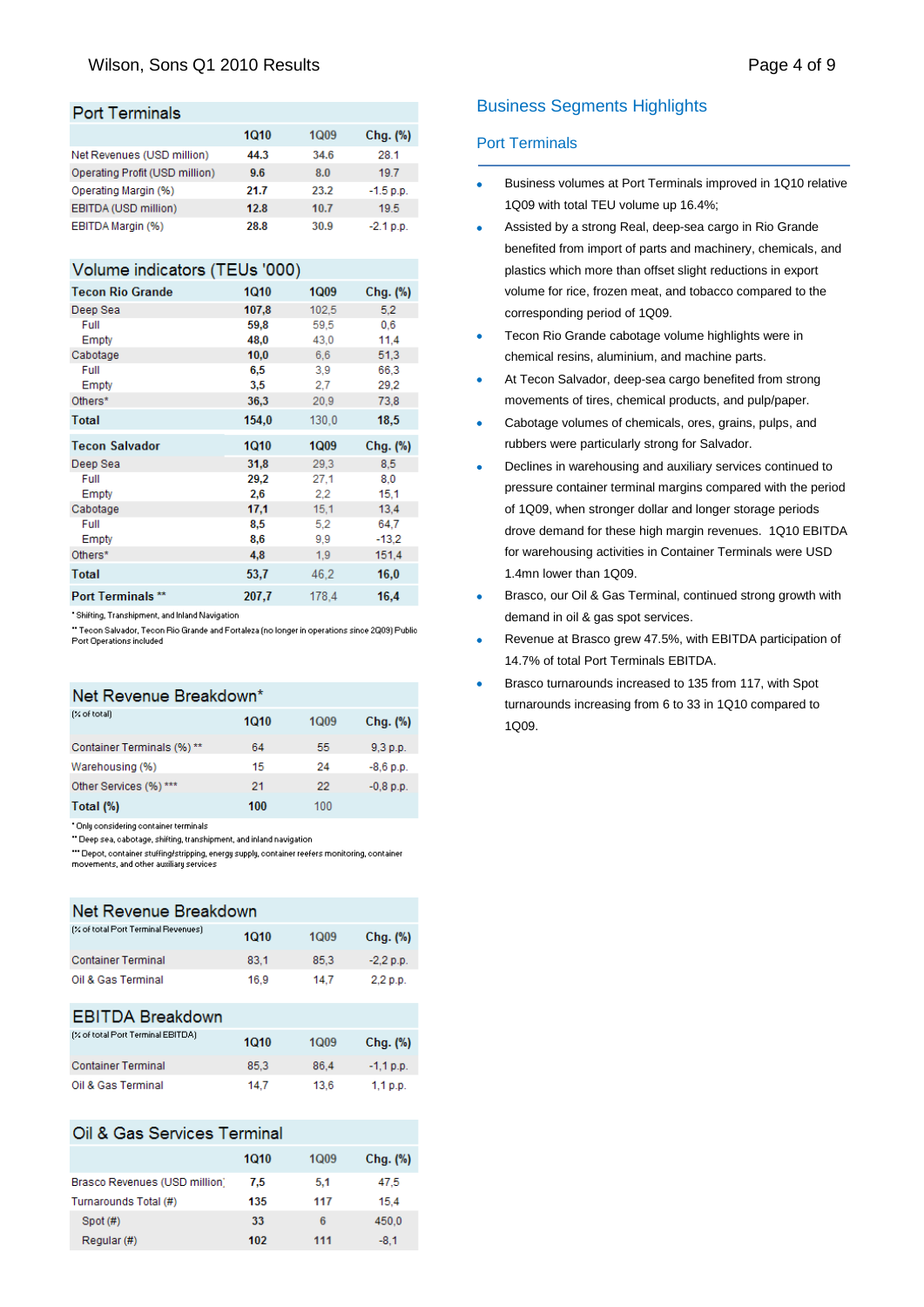# Wilson, Sons Q1 2010 Results **Page 1 and 2010** Page 5 of 9

## $T$ ourses

Harbour Manoeuvres **Special Operations** 

| , oway <del>c</del>            |        |        |              |
|--------------------------------|--------|--------|--------------|
|                                | 1010   | 1Q09   | Chg. (%)     |
| Net Revenues (USD million)     | 35.4   | 31.4   | 12.8         |
| Operating Profit (USD million) | 9.1    | 11.4   | $-19.9$      |
| Operating Margin (%)           | 25.8   | 36.3   | $-10.5$ p.p. |
| EBITDA (USD million)           | 12.1   | 13.5   | $-10.1$      |
| EBITDA Margin (%)              | 34.2   | 42.9   | $-8.7 p.p.$  |
| # of Manoeuvres                | 12,353 | 12.295 | 0.5          |
| Net Revenue Breakdown          |        |        |              |
| (% of total Towage Revenues)   | 1Q10   | 1Q09   | Chg. (%)     |
| Harbour Manoeuvres             | 85.1   | 87.1   | $-2.1 p.p.$  |
| Special Operations             | 14.9   | 12.9   | 2.1 p.p.     |
| <b>EBITDA Breakdown</b>        |        |        |              |
| (% of total Towage EBITDA)     | 1010   | 1Q09   | Chg. (%)     |

66.7

33.3

78.7

21.3

 $-12.0$  p.p.

12.0 p.p.

| Offshore                       |      |             |              |
|--------------------------------|------|-------------|--------------|
|                                | 1010 | <b>1Q09</b> | Chg. (%)     |
| Net Revenues (USD million)     | 10.8 | 82          | 32.8         |
| Operating Profit (USD million) | 2.2  | 3.6         | $-37.7$      |
| Operating Margin (%)           | 20.5 | 43.6        | $-23.1 p.p.$ |
| EBITDA (USD million)           | 3.8  | 5.0         | $-22.9$      |
| EBITDA Margin (%)              | 35.3 | 60.7        | $-25.5$ p.p. |
| # of PSVs                      | 8    | 5           | 60.0         |
| # of Days in Operation         | 631  | 434         | 45.3         |

| Logistics                      |        |             |             |
|--------------------------------|--------|-------------|-------------|
|                                | 1010   | <b>1Q09</b> | Chg. (%)    |
| Net Revenues (USD million)     | 20.6   | 19.3        | 6.4         |
| Operating Profit (USD million) | 0.9    | 1.8         | $-51.3$     |
| Operating Margin (%)           | 42     | 93          | $-5.0 p.p.$ |
| EBITDA (USD million)           | 22     | 2.6         | $-17.6$     |
| EBITDA Margin (%)              | 106    | 13.7        | $-3.1 p.p.$ |
| # of Trips                     | 17.065 | 17,376      | $-1.8$      |
| # of Operations                | 24     | 23          | 43          |
|                                |        |             |             |

#### **Towage**

- Towage revenues increased by 12.8% compared to the same quarter last year. The Company continues to grow its participation in special operations, which increased from 12.9% in 1Q09 to 14.9% in 1Q10 an increase of 2.1p.p.
- Special operations EBITDA participation in total Towage EBITDA is now at 33.3%.
- Weakness in global demand and competition persisted in 1Q10, with towage EBITDA margin now at 34.2%.
- Towage EBITDA margin is also negatively affected by Real strength because the majority of costs are denominated in Real and revenues in USD (negative impact of USD 1.2mn).
- 5 state-of-the-art Tugboats, in different stages of construction, are currently being built at the Company's shipyard. These new vessels form part of the Company's fleet renewal and expansion program increasing capability for both harbor towage and special operations.

#### **Offshore**

- The Offshore business experienced a 32.8% increase in revenues compared to the same quarter last year. PSV Biguá was added to our fleet in February and assigned to a LT contract with Petrobras.
- The Company continues to procure final approvals in respect of the "Wilson, Sons UltraTug Offshore" joint venture, created to maximize fleet expansion opportunities for offshore vessels supporting oil & gas exploration and production activities.
- 1Q10 EBITDA margin was mostly affected by lease cost paid  $\bullet$ to Magallanes" for Petrel & Skua PSVs which are contracted to the Wilson, Sons fleet until the joint venture closes.
- Also affecting EBITDA margin was the change in the mix of spot and long-term customers as well as slightly softer spot margins.
- $\bullet$ The Company's shipyard currently has 3 PSVs in different stages of construction.

#### **Logistics**

- Ä Operation numbers increased with the commencement of a new contract in the petrochemical industry and extension of existing contracts in the paper and cellulose industry.
- EBITDA is down 17.6% compared to the corresponding  $\bullet$ quarter of 2009 due to the reduced level of bonded storage compared to 1Q09 when the effect of the crisis and stronger dollar supported higher demand for this service. 1Q10 EBITDA for Logistics warehousing activities were USD 1.1mn lower than 1Q09.
- $\bullet$ The costs associated with start-up operations also affected margins in Logistics.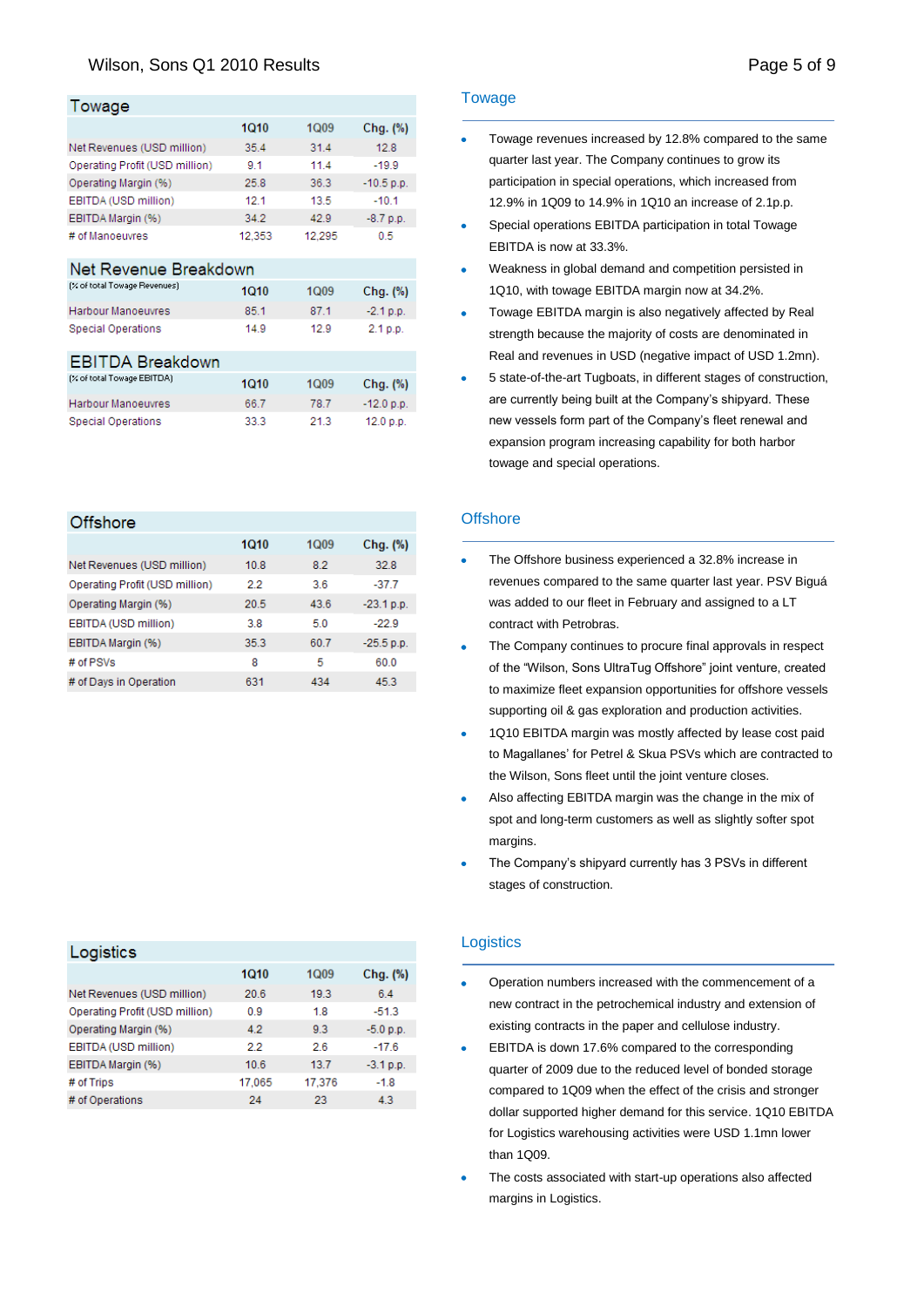# Wilson, Sons Q1 2010 Results **Page 6 of 9** and 2010 Results **Page 6 of 9** and 2010 **Page 6 of 9**

## Shipyard

| (USD millions)                                                                                                                                                                                                                    | 1010 | <b>1Q09</b> | Chg. (%)     |
|-----------------------------------------------------------------------------------------------------------------------------------------------------------------------------------------------------------------------------------|------|-------------|--------------|
| Net Revenues (USD million)                                                                                                                                                                                                        | 6.5  | 7.2         | $-9.4$       |
| Operating Profit (USD million)                                                                                                                                                                                                    | 1.4  | 4.7         | $-70.0$      |
| Operating Margin (%)                                                                                                                                                                                                              | 21.6 | 65.1        | $-43.5 p.p.$ |
| EBITDA (USD million)                                                                                                                                                                                                              | 1.4  | 4.7         | $-69.5$      |
| EBITDA Margin (%)                                                                                                                                                                                                                 | 22.1 | 65.7        | $-43.6$ p.p. |
| $\mathbf{v}$ , and the contract of the contract of the contract of the contract of the contract of the contract of the contract of the contract of the contract of the contract of the contract of the contract of the contract o |      |             |              |

### Vessels under construction

|                     | 1010 | <b>1Q09</b> |  |
|---------------------|------|-------------|--|
| # PSV (third-party) |      |             |  |
| # PSV (own)         |      |             |  |
| # Tugboats (own)    |      | 5           |  |

# **Shipping Agency**

|                                | 1010           | <b>1Q09</b> | Chg. (%)    |
|--------------------------------|----------------|-------------|-------------|
| Net Revenues (USD million)     | 3.9            | 3.0         | 28.9        |
| Operating Profit (USD million) | 0.1            | 0.2         | $-67.9$     |
| Operating Margin (%)           | 2.0            | 8.1         | $-6.1 p.p.$ |
| EBITDA (USD million)           | 0.1            | 0.3         | $-57.8$     |
| EBITDA Margin (%)              | 3 <sub>1</sub> | 94          | $-6.3$ p.p. |
| # of Vessel Calls              | 1,671          | 1.434       | 16.5        |
| <b>BLs Issued</b>              | 13,667         | 12,462      | 9.7         |
| # of Containers Controlled     | 26.351         | 25,402      | 3.7         |

| Corporate                |        |        |               |
|--------------------------|--------|--------|---------------|
| (USD millions)           | 1010   | 1009   | $Chg.$ $(\%)$ |
| Personnel Expenses       | $-6.2$ | $-3.9$ | -23           |
| Other Operating Expenses | $-2.4$ | $-1.6$ | $-0.8$        |
| <b>FRITDA</b>            | $-8.6$ | -5.5   | $-3.1$        |

#### **Shipyard**

- The Company"s Shipyard activities are now individually disclosed given the significant expansion projects that this business unit has in place and the Company's expectation of the resulting growth.
- 1Q10 Shipyard revenues were down 9.4% as a result of greater third-party construction activities in 1Q09.
- The EBITDA decline of 69.5% comes from a one-off adjustment of USD 3.4mn related to contingencies released in 1Q09. Excluding this adjustment, EBITDA Margin for 1Q09 would have been 18.1%.
- The shipyard EBITDA margin is affected by the stage of vessel completion, the impact of initiating new PSV vessel specifications (as opposed to repeat vessel specifications which benefit from efficiency in production) as well as costs associated with the Company's expansion programs in Guarujá (SP) and Rio Grande (RS).
- Intercompany shipyard activities for the Wilson, Sons" fleet of  $\bullet$ wholly-owned tugboats and PSV´s are not reflected in these consolidated financial numbers. However, non-financial indicators are disclosed to facilitate understanding of the level of value created through this business unit for the Company"s consolidated results which is reflected as lower asset costs and higher cash balances.
- In 2008 and 2009 combined, the Company received priority approval from the FMM for financing related to vessel construction valued at USD 953mn, of which USD 128mn is already contracted through BNDES as agent.

### Shipping Agency

- Shipping Agency revenues increased by a solid 28.9% compared to 1Q09 due to the increase in the number of vessel calls (up 16.5%) and bills of lading (BLs) served (up 9.7%).
- The volume of containers controlled increased (up 3.7%) in  $\ddot{\phantom{a}}$ comparison with same quarter last year.
- The segment had an increase in personnel costs due to  $\bullet$ collective labor agreements as well as a stronger Real. As a result, EBITDA margin suffered and ended the quarter at 3.1%.

#### **Corporate**

- The Company"s Corporate activities include head office and group support functions together with any business costs not segmented into the six key business areas outlined above.
- $\bullet$ Corporate expenses increased for 1Q10 generally suffering from the strength in Brazilian Real relative to the reporting currency of USD (negative impact of USD1.5mn).
- Corporate Expenses were also impacted by accounting provision for phantom stock options (negative impact of USD 0.4mn) and settlement of legal proceedings (negative impact of USD 1.0mn).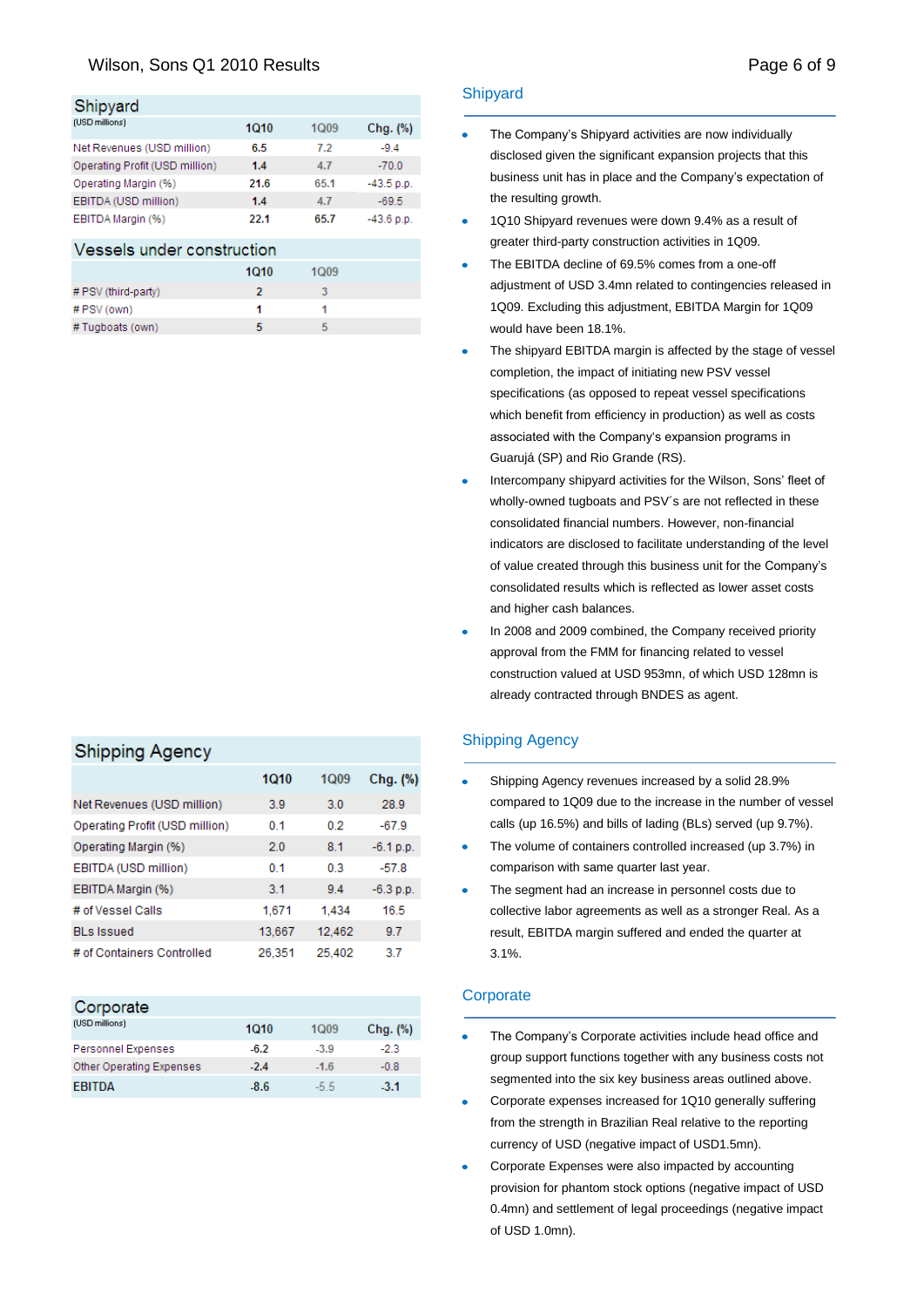### WILSON SONS LIMITED AND SUBSIDIARIES

### CONDENSED CONSOLIDATED INCOME STATEMENT

FOR THE PERIODS ENDED MARCH 31, 2010 AND 2009

(Amounts expressed in thousands, unless otherwise noted – Brazilian Real amounts

are the result of a Convenience Translation) - Unaudited

|                                                                                                                                                                                                                                                     |                                                                                       |                                                                                       | Convenience<br>translation                                                             |                                                                                         |
|-----------------------------------------------------------------------------------------------------------------------------------------------------------------------------------------------------------------------------------------------------|---------------------------------------------------------------------------------------|---------------------------------------------------------------------------------------|----------------------------------------------------------------------------------------|-----------------------------------------------------------------------------------------|
|                                                                                                                                                                                                                                                     | 2010<br>US\$                                                                          | 2009<br>US\$                                                                          | 2010<br>R\$                                                                            | 2009<br>R\$                                                                             |
| <b>REVENUE</b><br>Raw materials and consumables used<br>Personnel expenses<br>Depreciation and amortization expense<br>Other operating expenses<br>Profit (loss) on disposal of property, plant and equipment<br>Investment income<br>Finance costs | 121,425<br>(11, 855)<br>(41, 721)<br>(9,545)<br>(44, 042)<br>15<br>(1,068)<br>(2,936) | 103.597<br>(11,786)<br>(28, 181)<br>(7, 431)<br>(32, 407)<br>(17)<br>3,526<br>(2,451) | 216,258<br>(21, 115)<br>(74, 305)<br>(17,000)<br>(78, 438)<br>27<br>(1,902)<br>(5,229) | 239,848<br>(27, 287)<br>(65, 245)<br>(17, 204)<br>(75, 029)<br>(39)<br>8,163<br>(5,675) |
| PROFIT BEFORE TAX<br>Income tax expense                                                                                                                                                                                                             | 10,273<br>(4,055)                                                                     | 24,850<br>(8,711)                                                                     | 18,296<br>(7,221)                                                                      | 57,532<br>(20, 168)                                                                     |
| PROFIT FOR THE PERIOD<br>Profit for the period attributable to:<br>Owners of the company                                                                                                                                                            | 6,218<br>5,974                                                                        | 16,139<br>15,906                                                                      | <u>11,075</u><br>10,640                                                                | 37,364<br>36,825                                                                        |
| Non controlling interests<br>OTHER COMPREHENSIVE INCOME AND LOSS                                                                                                                                                                                    | 244<br>6,218                                                                          | 233<br>16,139                                                                         | 435<br>11.075                                                                          | 539<br>37,364                                                                           |
| Exchange differences arising on translation of foreign<br>operations                                                                                                                                                                                | (184)                                                                                 | 446                                                                                   | (329)                                                                                  | 1,034                                                                                   |
| TOTAL COMPREHENSIVE INCOME FOR THE PERIOD<br>Total comprehensive income for the period attributable to:                                                                                                                                             | 6,034                                                                                 | 16,585                                                                                | 10,746                                                                                 | 38,398                                                                                  |
| Owners of the company<br>Non controlling interests                                                                                                                                                                                                  | 5,918<br>116<br>6,034                                                                 | 16,338<br>247<br>16,585                                                               | 10,540<br>206<br>10,746                                                                | 37,828<br>571<br>38,399                                                                 |
| Earnings per share for continuing operations<br>Basic and diluted (cents per share)                                                                                                                                                                 | 8.40c                                                                                 | 22.36c                                                                                | 14.96c                                                                                 | $-51.80c$                                                                               |

*Exchange rates 03/31/10 – R\$1.7810/ US\$1.00 12/31/09 – R\$1.7412/ US\$1.00 03/31/09 – R\$2.3152/ US\$1.00*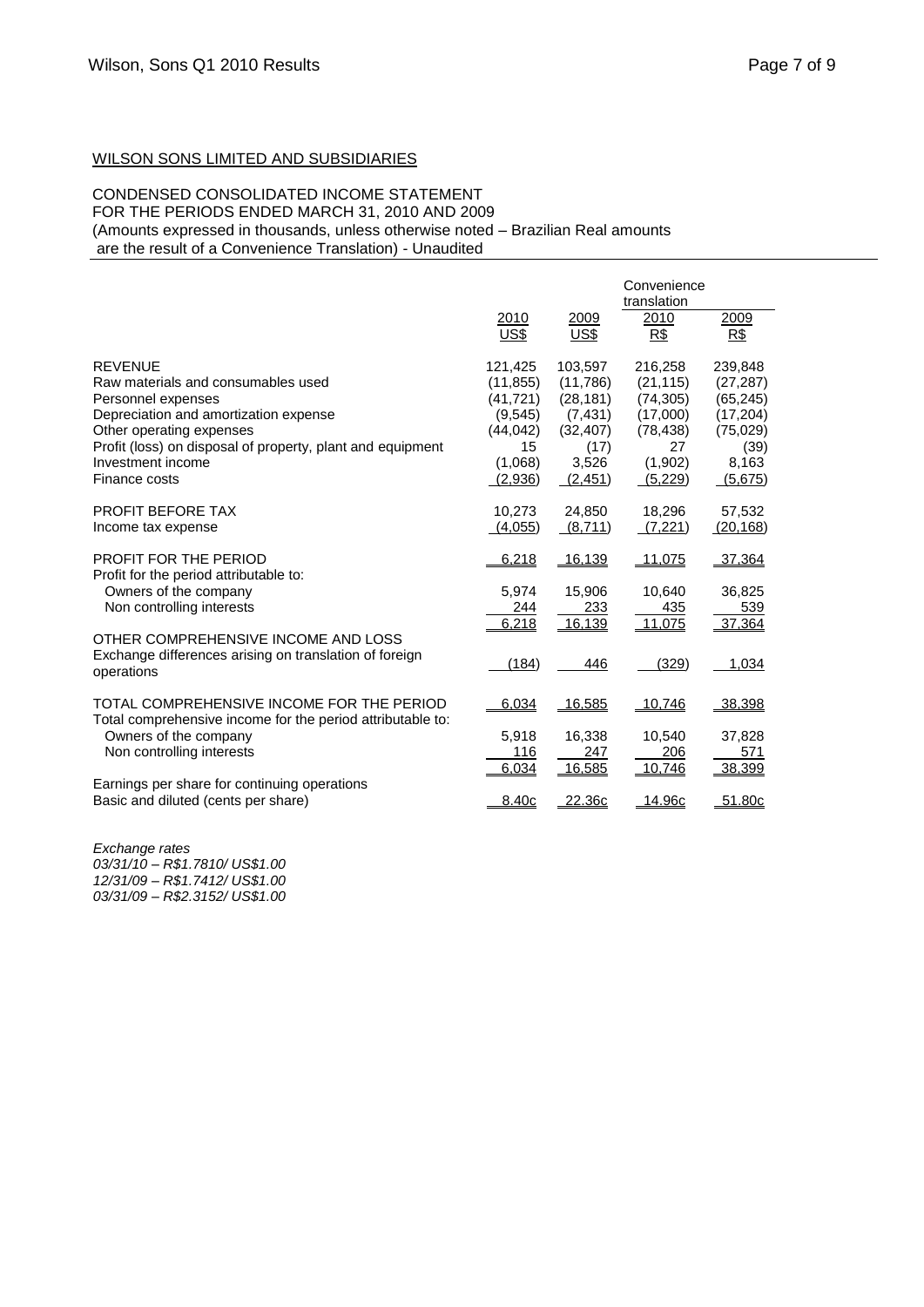# WILSON SONS LIMITED AND SUBSIDIARIES

# CONDENSED CONSOLIDATED BALANCE SHEET

AS OF MARCH 31, 2010 AND DECEMBER 31, 2009 (Amounts expressed in thousands, unless otherwise noted – Brazilian Real amounts

are the result of a Convenience Translation)

|                                                                                                                                                                                                                                    |                                                                               |                                                                               | Convenience<br>translation                                                             |                                                                                 |
|------------------------------------------------------------------------------------------------------------------------------------------------------------------------------------------------------------------------------------|-------------------------------------------------------------------------------|-------------------------------------------------------------------------------|----------------------------------------------------------------------------------------|---------------------------------------------------------------------------------|
|                                                                                                                                                                                                                                    | <u> 2010</u><br>US\$<br>Unaudited                                             | 2009<br>US\$                                                                  | 2010<br>R\$<br>Unaudited                                                               | 2009<br>R\$                                                                     |
| NON-CURRENT ASSETS<br>Goodwill<br>Other intangible assets<br>Property, plant and equipment<br>Deferred tax assets<br>Other non-current assets<br>Total non-current assets                                                          | 15,612<br>2,148<br>462,669<br>27,171<br>9,355<br>516,955                      | 15,612<br>2,239<br>438,878<br>25,499<br>10,521<br>492,749                     | 27,805<br>3,826<br>824,013<br>48,391<br>16,661<br>920,696                              | 27,184<br>3,899<br>764,174<br>44,398<br>18,319<br>857,974                       |
| <b>CURRENT ASSETS</b><br>Inventories<br>Trade and other receivables<br>Short term investments<br>Cash and cash equivalents<br>Total current assets                                                                                 | 18,428<br>115,563<br>5,782<br>190,005<br>329,778                              | 20,687<br>105,499<br>11,116<br>178,136<br>315,438                             | 32,819<br>205,817<br>10,298<br>338,400<br>587,334                                      | 36,021<br>183,695<br>19,355<br>310,170<br>549,241                               |
| <b>TOTAL ASSETS</b>                                                                                                                                                                                                                | 846,733                                                                       | 808,187                                                                       | 1,508,030                                                                              | 1,407,215                                                                       |
| EQUITY AND LIABILITIES                                                                                                                                                                                                             |                                                                               |                                                                               |                                                                                        |                                                                                 |
| <b>CAPITAL AND RESERVES</b><br>Share capital<br>Capital reserves<br>Profit reserve<br>Retained earnings<br><b>Translation reserve</b><br>Equity attributable to owners of the company<br>Non controlling interests<br>Total equity | 9,905<br>146,334<br>1,981<br>249,277<br>16,009<br>423,506<br>6,007<br>429,513 | 9,905<br>146,334<br>1,981<br>243,303<br>16,065<br>417,588<br>5,891<br>423,479 | 17,641<br>260,622<br>3,528<br>443,962<br><u>28,512</u><br>754,265<br>10,698<br>764,963 | 17,247<br>254,797<br>3,449<br>423,640<br>27,972<br>727,105<br>10,257<br>737,362 |
| NON-CURRENT LIABILITIES<br>Bank loans<br>Deferred tax liabilities<br>Provisions for contingencies<br>Obligations under finance leases<br>Total non-current liabilities                                                             | 249,888<br>15,477<br>12,182<br>8,301<br>285,848                               | 237,271<br>16,140<br>9,831<br>8,653<br>271,895                                | 445,051<br>27,564<br>21,696<br>14,783<br>509,094                                       | 413,136<br>28,102<br>17,118<br>15,067<br>473,423                                |
| <b>CURRENT LIABILITIES</b><br>Trade and other payables<br><b>Current tax liabilities</b><br>Obligations under finance leases<br>Bank overdrafts and loans<br>Total current liabilities                                             | 105,818<br>2,161<br>4,152<br>19,241<br>131,372                                | 89,927<br>838<br>3,902<br>18,146<br>112,813                                   | 188,460<br>3,849<br>7,395<br>34,269<br>233,973                                         | 156,581<br>1,460<br>6,793<br>31,596<br>196,430                                  |
| <b>Total liabilities</b>                                                                                                                                                                                                           | 417,220                                                                       | 384,708                                                                       | 743,067                                                                                | 669,853                                                                         |
| TOTAL EQUITY AND LIABILITIES                                                                                                                                                                                                       | 846,733                                                                       | 808,187                                                                       | 1,508,030                                                                              | 1,407,215                                                                       |

*Exchange rates 03/31/10 – R\$1.7810/ US\$1.00 12/31/09 – R\$1.7412/ US\$1.00 03/31/09 – R\$2.3152/ US\$1.00*